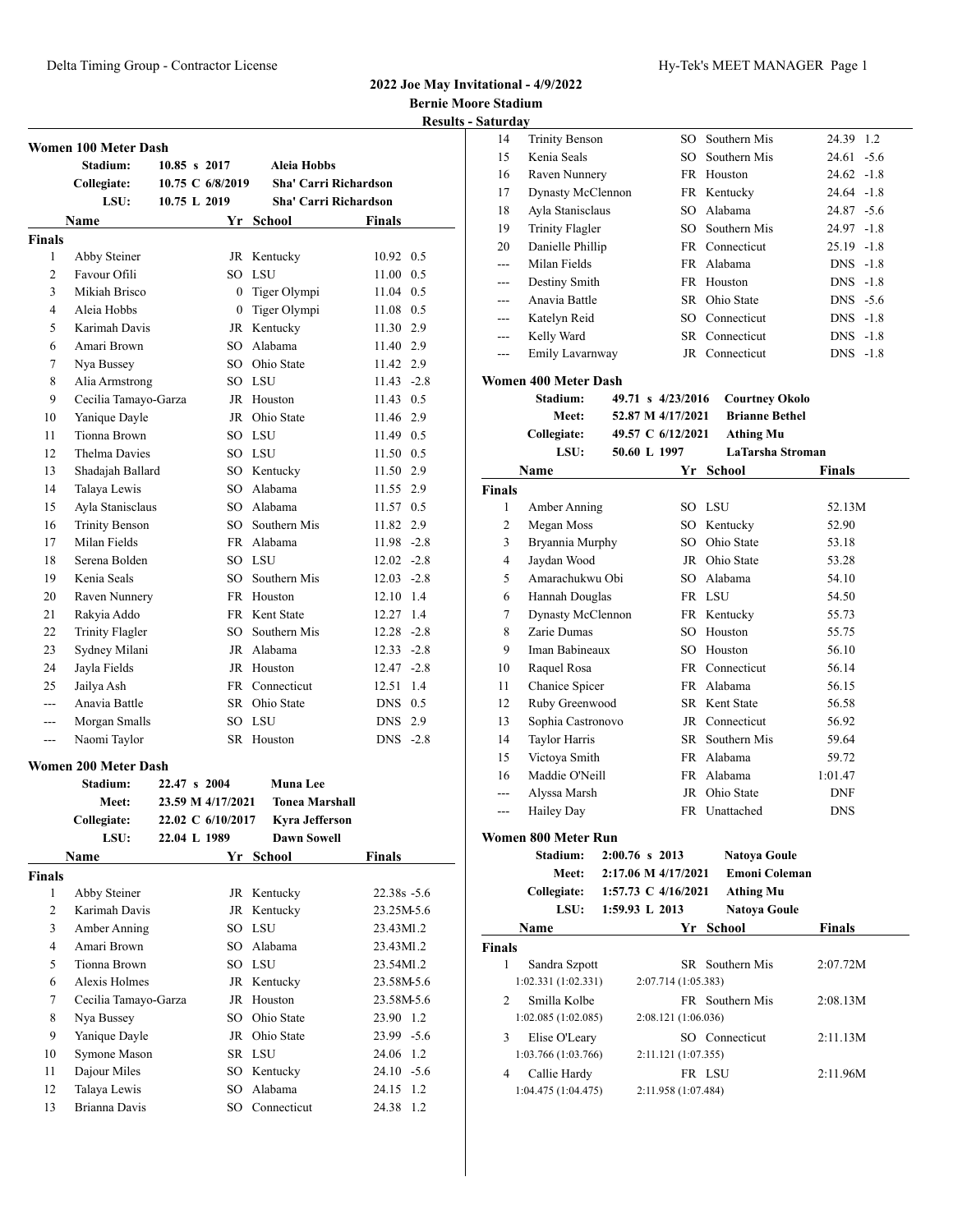# **2022 Joe May Invitational - 4/9/2022**

**Bernie Moore Stadium**

# **Results - Saturday**

|        | Finals  (Women 800 Meter Run) |                          |                         |                     |
|--------|-------------------------------|--------------------------|-------------------------|---------------------|
|        | Name                          |                          | Yr School               | <b>Finals</b>       |
| 5      | Sara Funderburk               |                          | SR LSU                  | 2:12.17M            |
|        | 1:03.318 (1:03.318)           | 2:12.164 (1:08.847)      |                         |                     |
| 6      | Kate Mattox                   |                          | SR Southern Mis         | 2:15.10M            |
|        | 1:04.528 (1:04.528)           | 2:15.095 (1:10.568)      |                         |                     |
| 7      | Michelle Mayer                |                          | SO Houston              | 2:16.97M            |
|        | 1:04.957 (1:04.957)           | 2:16.965 (1:12.008)      |                         |                     |
| 8      | Allie Alsup                   |                          | SR Connecticut          | 2:17.00M            |
|        | 1:04.168 (1:04.168)           | 2:16.997 (1:12.829)      |                         |                     |
| 9      | Sophie Martin                 |                          | FR Unattached           | 2:20.35             |
|        | 1:07.691 (1:07.691)           | 2:20.346 (1:12.655)      |                         |                     |
| 10     | Victoria Ruiz                 |                          | FR Houston              | 2:20.85             |
|        | 1:05.070 (1:05.070)           | 2:20.848 (1:15.779)      |                         |                     |
| 11     | Carly Nicholson               |                          | FR Unattached           | 2:21.20             |
|        | 1:07.510 (1:07.510)           | 2:21.198 (1:13.689)      |                         |                     |
| 12     | <b>Hailey Day</b>             |                          | FR Unattached           | 2:22.53             |
|        | 1:06.955(1:06.955)            | 2:22.524 (1:15.570)      |                         |                     |
|        | Women 1500 Meter Run          |                          |                         |                     |
|        | Stadium:                      | $4:09.85 \text{ s}$ 1987 | <b>Suzy Favor</b>       |                     |
|        | Meet:                         | 4:40.45 M 4/17/2021      | <b>Sharon Jerono</b>    |                     |
|        | Collegiate:                   | 3:59.90 C 6/7/2009       | <b>Jenny Barringer</b>  |                     |
|        | LSU:                          | 4:17.14 L 1986           | <b>Christine Slythe</b> |                     |
|        | Name                          | Yr                       | <b>School</b>           | <b>Finals</b>       |
| Finals |                               |                          |                         |                     |
| 1      | Doria Martingayle             |                          | JR LSU                  | 4:35.11M            |
|        | 52.787 (52.787)               | 2:06.901(1:14.114)       |                         | 3:21.993 (1:15.092) |
|        | 4:35.105 (1:13.113)           |                          |                         |                     |
| 2      | Oliwia Wawrzyniak             |                          | FR Southern Mis         | 4:36.70M            |
|        | 52.433 (52.433)               | 2:06.714(1:14.281)       |                         | 3:22.080 (1:15.366) |
|        | 4:36.697 (1:14.618)           |                          |                         |                     |
| 3      | Claire Meyer                  |                          | SO Houston              | 4:41.89             |
|        | 53.352 (53.352)               | 2:09.031 (1:15.679)      |                         | 3:26.862 (1:17.831) |
|        | 4:41.890 (1:15.029)           |                          |                         |                     |
| 4      | Darby Gauntt                  |                          | SO Houston              | 4:44.06             |
|        | 53.630 (53.630)               | 2:09.198 (1:15.568)      |                         | 3:27.285 (1:18.087) |
|        | 4:44.060 (1:16.775)           |                          |                         |                     |
| 5      | Daniela Castillo              |                          | FR Houston              | 4:51.94             |
|        | 53.833 (53.833)               | 2:12.508(1:18.675)       |                         | 3:34.848 (1:22.340) |
|        | 4:51.931 (1:17.083)           |                          |                         |                     |
| 6      | Erin Rivera                   |                          | FR Houston              | 4:53.54             |
|        | 54.438 (54.438)               | 2:12.733 (1:18.295)      |                         | 3:34.615 (1:21.882) |
|        | 4:53.536 (1:18.922)           |                          |                         |                     |
| 7      | Hannah Gault                  |                          | SO Houston              | 4:56.45             |
|        | 54.952 (54.952)               | 2:13.263 (1:18.311)      |                         | 3:35.371 (1:22.108) |
|        | 4:56.445 (1:21.075)           |                          |                         |                     |
| 8      | Molly McHale                  |                          | SR LSU                  | 4:58.73             |
|        | 53.916 (53.916)               | 2:11.217 (1:17.301)      |                         | 3:34.613 (1:23.396) |
|        | 4:58.730 (1:24.118)           |                          |                         |                     |
| 9      | Breanna Bernard               |                          | SR LSU                  | 5:09.88             |
|        | 56.760 (56.760)               | 2:19.432 (1:22.672)      |                         | 3:45.829 (1:26.397) |
|        | 5:09.877 (1:24.049)           |                          |                         |                     |

|               | Women 3000 Meter Run           |                      |                      |                              |                               |                        |
|---------------|--------------------------------|----------------------|----------------------|------------------------------|-------------------------------|------------------------|
|               | <b>Stadium:</b>                | 8:53.07 s 1988       |                      |                              | Vicki Huber                   |                        |
|               | <b>Meet:</b>                   | 10:32.76 M 4/17/2021 |                      |                              | <b>Benadine Chelimo</b>       |                        |
|               | Collegiate:                    | 8:42.03 C 3/14/2009  |                      |                              | <b>Jenny Simpson</b>          |                        |
|               | LSU:                           | $9:47.53$ L 2021     |                      |                              | <b>Shelby Spoor</b>           |                        |
|               | Name                           |                      |                      | Yr School                    |                               | <b>Finals</b>          |
| <b>Finals</b> |                                |                      |                      |                              |                               |                        |
| $\mathbf{1}$  | Carlin Beal                    |                      |                      | SO Southern Mis              |                               | 10:15.30M              |
|               | 37.638 (37.638)                |                      | 1:56.524 (1:18.886)  |                              | 3:17.884 (1:21.360)           |                        |
|               | 4:39.747 (1:21.863)            |                      | 6:03.174(1:23.427)   |                              | 7:28.323 (1:25.149)           |                        |
|               | 8:55.215 (1:26.892)            |                      | 10:15.299 (1:20.084) |                              |                               |                        |
| 2             | Rebecca DeKay                  |                      |                      | SO Southern Mis              |                               | 10:18.00M              |
|               | 38.344 (38.344)                |                      | 1:57.236(1:18.892)   |                              | 3:19.604 (1:22.368)           |                        |
|               | 4:39.950 (1:20.346)            |                      | 6:03.323(1:23.373)   |                              | 7:26.227 (1:22.904)           |                        |
|               | 8:50.111 (1:23.884)            |                      | 10:18.000 (1:27.889) |                              |                               |                        |
| 3             | Gwyneth Hughes                 |                      |                      | FR LSU                       |                               | 10:26.05M              |
|               | 38.443 (38.443)                |                      | 1:57.739(1:19.296)   |                              | 3:20.518 (1:22.779)           |                        |
|               | 4:44.745 (1:24.227)            |                      | 6:10.764(1:26.019)   |                              | 7:37.451 (1:26.687)           |                        |
|               | 9:04.146 (1:26.695)            |                      | 10:26.049 (1:21.904) |                              |                               |                        |
| 4             | Sarah Parnell                  |                      |                      | SO Southern Mis              |                               | 10:28.04M              |
|               | 37.763 (37.763)                |                      | 1:56.881 (1:19.118)  |                              | 3:20.149 (1:23.268)           |                        |
|               | 4:44.068 (1:23.919)            |                      | 6:11.437(1:27.369)   |                              | 7:39.787 (1:28.350)           |                        |
|               | 9:08.232 (1:28.445)            |                      | 10:28.032 (1:19.800) |                              |                               |                        |
| 5             | Katelyn Cartwright             |                      |                      | JR Southern Mis              |                               | 10:32.22M              |
|               | 38.233 (38.233)                |                      | 1:56.976(1:18.743)   |                              | 3:20.035 (1:23.059)           |                        |
|               | 4:43.983 (1:23.948)            |                      | 6:11.174(1:27.191)   |                              | 7:40.009 (1:28.835)           |                        |
|               | 9:09.830 (1:29.821)            |                      | 10:32.216 (1:22.386) |                              |                               |                        |
|               |                                |                      |                      |                              |                               |                        |
|               | <b>Women 100 Meter Hurdles</b> |                      |                      |                              |                               |                        |
|               | Stadium:                       |                      | 12.70 s 4/7/2018     |                              | <b>Devynne Charlton</b>       |                        |
|               | Meet:                          |                      | 12.95 M 4/17/2021    |                              | <b>Milan Young</b>            |                        |
|               | Collegiate:                    |                      | 12.39 C 6/8/2013     |                              | <b>Brianna Rollins-McNeal</b> |                        |
|               | LSU:                           | 12.44 L 2021         |                      |                              | <b>Tonea Marshall</b>         |                        |
|               | Name                           |                      | Yr                   | <b>School</b>                |                               | Finals                 |
| <b>Finals</b> | Masai Russell                  |                      |                      |                              |                               |                        |
| 1             |                                |                      |                      | JR Kentucky                  |                               | 12.75M0.7              |
| 2<br>3        | Naomi Taylor                   |                      |                      | SR Houston<br>SO Kentucky    |                               | 13.21 0.7<br>13.48 0.7 |
| 4             | Shadajah Ballard               |                      |                      |                              |                               | 13.57 0.7              |
| 5             | Darci Khan<br>Mi'Angel Daniels |                      |                      | SO Kentucky<br>SR Kent State |                               | 13.94 0.7              |
| 6             | Destiny Smith                  |                      | FR                   | Houston                      |                               | 14.00 0.7              |
| $\tau$        | Marquasha Myers                |                      | JR                   | Southern Mis                 |                               | 14.02<br>0.7           |
| 8             | Benja Duff                     |                      | SR                   | Kent State                   |                               | 14.03<br>0.7           |
| 9             | Kendall Jordan                 |                      |                      | FR Kentucky                  |                               | 1.4<br>14.07           |
| 10            | Annika Williams                |                      | SO                   | Kentucky                     |                               | 14.34<br>0.7           |
| 11            | Emily Lavarnway                |                      |                      | JR Connecticut               |                               | 14.41<br>1.4           |
| 12            | Sophie Galloway                |                      |                      | FR Kentucky                  |                               | 14.63<br>1.4           |
| 13            | Jasmine Griffin                |                      | SR                   | Southern Mis                 |                               | 14.77 1.4              |
| 14            | Katelyn Reid                   |                      | SO                   | Connecticut                  |                               | 14.92<br>1.4           |
| ---           | Kelly Ward                     |                      |                      | SR Connecticut               |                               | <b>DNS</b><br>1.4      |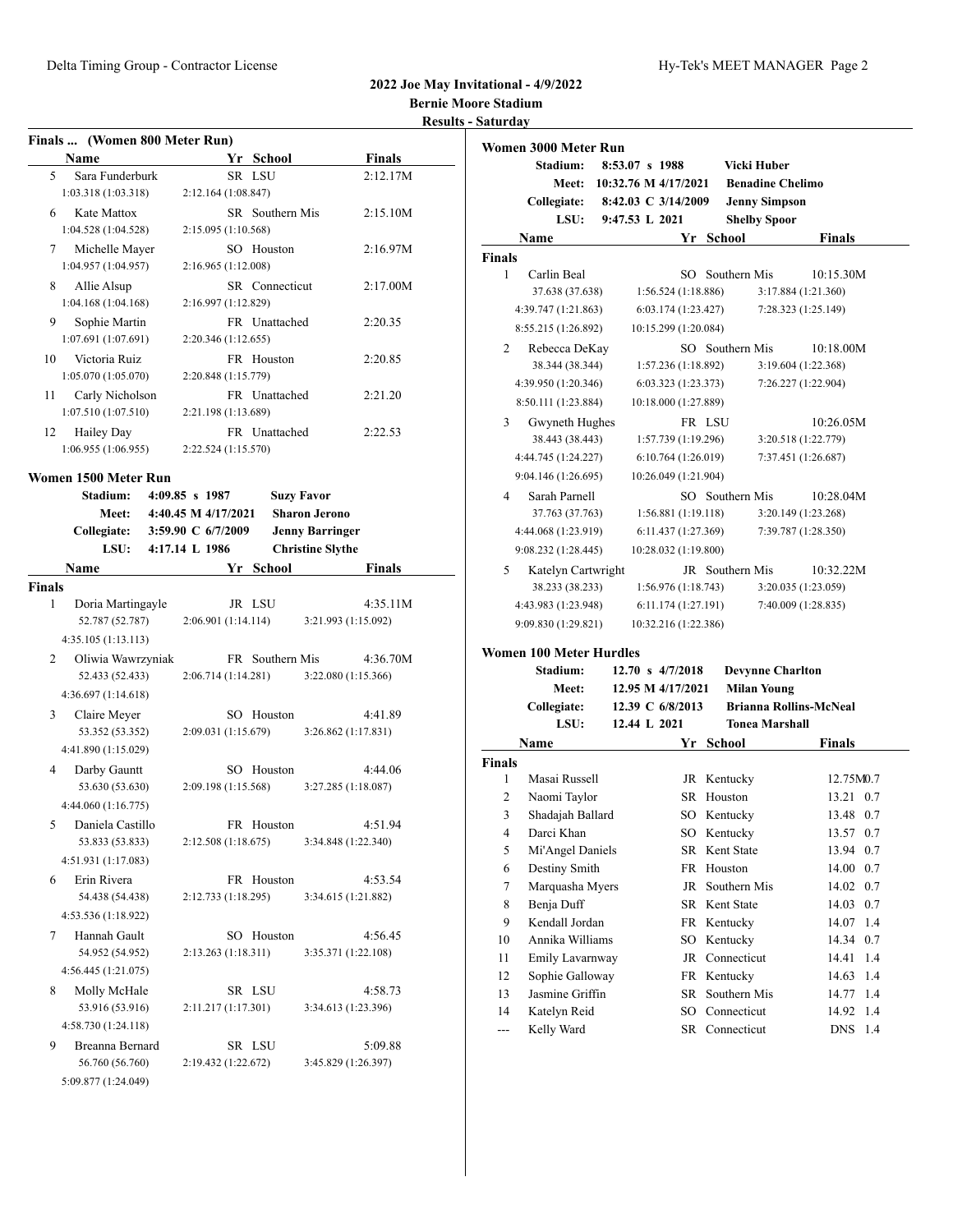## **2022 Joe May Invitational - 4/9/2022**

**Bernie Moore Stadium**

**Results - Saturday**

|                | <b>Women 400 Meter Hurdles</b><br>54.70 s 2016<br>Stadium:<br>Meet: | 58.88 M 4/17/2021 | <b>Ashley Spencer</b><br><b>Jurnee Woodward</b> |                            | Women                |
|----------------|---------------------------------------------------------------------|-------------------|-------------------------------------------------|----------------------------|----------------------|
|                | Collegiate:                                                         | 52.75 C 5/13/2018 | <b>Sydney McLaughlin</b>                        |                            | A Anning             |
|                | LSU:<br>53.97 L 2007<br>Name                                        |                   | Nickiesha Wilson                                | Finals                     | T. Robin             |
| <b>Finals</b>  |                                                                     | Yr School         |                                                 |                            |                      |
| 1              | Michaela Rose                                                       | FR LSU            |                                                 | 57.62M                     | L. McDe              |
| 2              | Garriel White                                                       | FR LSU            |                                                 | 58.28M                     | Т                    |
| 3              | Chanler Robinson                                                    |                   | SO Ohio State                                   | 59.92                      | <b>Finals</b>        |
| $\overline{4}$ | Sydney Milani                                                       | JR Alabama        |                                                 | 1:00.04                    | 1                    |
| 5              | Alexandria Verbancic                                                |                   | SO Kent State                                   | 1:02.13                    | 1                    |
| 6              | Gabrielle Davis                                                     |                   | FR Connecticut                                  | 1:02.63                    | 3)                   |
| 7              | Darci Khan                                                          |                   | SO Kentucky                                     | 1:03.14                    |                      |
| 8              | Lea Duben                                                           | SO Alabama        |                                                 | 1:03.77                    |                      |
| 9              | Alyssa Elliott                                                      |                   | FR Connecticut                                  | 1:04.75                    | 2                    |
| 10             | Tatiyana Jennings                                                   |                   | SO Southern Mis                                 | 1:05.25                    | 1                    |
| $\overline{a}$ | Masai Russell                                                       |                   | JR Kentucky                                     | <b>DNS</b>                 | 3)                   |
|                |                                                                     |                   |                                                 |                            |                      |
|                | Women 4x100 Meter Relay                                             | 42.12 s 4/29/2017 |                                                 |                            |                      |
|                | Stadium:                                                            |                   | LSU                                             |                            | 3                    |
|                | M Brisco, K Johnson, J Martin, A Hobbs<br>Meet:                     | 43.00 M 4/17/2021 | <b>LSU</b>                                      |                            | 1                    |
|                |                                                                     |                   |                                                 |                            | $3^{\circ}$          |
|                | T Marshall, F Ofili, S Mason, T Davies<br>Collegiate:               | 42.05 C 5/13/2018 | <b>LSU</b>                                      |                            |                      |
|                | M Brisco, K Johnson, R. Misher, A Hobbs                             |                   |                                                 |                            |                      |
|                | LSU:<br>42.05 L 2018                                                |                   | LSU                                             |                            | 4                    |
|                | M Brisco, K Johnson, J Martin, A Hobbs                              |                   |                                                 |                            | 1                    |
|                | Team                                                                | Relay             |                                                 | Finals                     | $3^{\circ}$          |
| <b>Finals</b>  |                                                                     |                   |                                                 |                            | ŝ                    |
| 1              | Kentucky                                                            | $\mathsf{A}$      |                                                 | 42.46M                     |                      |
|                | 1) Shadajah Ballard SO                                              |                   | 2) Abby Steiner JR                              |                            | 5                    |
|                | 3) Masai Russell JR                                                 |                   | 4) Karimah Davis JR                             |                            | 1                    |
| $\overline{2}$ | LSU                                                                 | $\mathsf{A}$      |                                                 | 42.69M                     | 3)                   |
|                | 1) Alia Armstrong SO                                                |                   | 2) Leah Phillips SO                             |                            | 3:4                  |
|                | 3) Tionna Brown SO                                                  |                   | 4) Favour Ofili SO                              |                            |                      |
| 3              | <b>Tiger Olympians</b>                                              | A                 |                                                 | 43.24                      | 6                    |
|                | 1) Lolo Jones 0                                                     |                   | 2) Khamica Bingham                              |                            | 1<br>3)              |
|                | 3) Mikiah Brisco 0                                                  |                   | 4) Aleia Hobbs 0                                |                            |                      |
| 4              | Ohio State                                                          | А                 |                                                 | 43.40                      |                      |
|                | 1) Yanique Dayle JR                                                 |                   | 2) Anavia Battle SR                             |                            | 7                    |
|                | 3) Nya Bussey SO                                                    |                   | 4) Alyssa Marsh JR                              |                            | 1                    |
| 5              | Alabama                                                             | А                 |                                                 | 43.87                      | $\mathbf{3}^{\circ}$ |
|                | 1) Ayla Stanisclaus SO                                              |                   | 2) Amari Brown SO                               |                            |                      |
|                | 3) Na'Taja Ballard FR                                               |                   | 4) Amarachukwu Obi SO                           |                            |                      |
| 6              | Houston                                                             | А                 |                                                 | 44.46                      | 8                    |
|                | 1) Destiny Smith FR                                                 |                   |                                                 | 2) Cecilia Tamayo-Garza JR | 1                    |
| 7              | 3) Jayla Fields JR<br>Kent State                                    | А                 | 4) Zarie Dumas SO                               | 47.01                      | 3)                   |
|                | 1) Rakyia Addo FR                                                   |                   | 2) Mi'Angel Daniels SR                          |                            |                      |
|                | 3) Benja Duff SR                                                    |                   | 4) Sarena Choi SR                               |                            |                      |
|                |                                                                     |                   |                                                 |                            |                      |
|                |                                                                     |                   |                                                 |                            |                      |

|        | Women 4x400 Meter Relay                       |                     |                                           |
|--------|-----------------------------------------------|---------------------|-------------------------------------------|
|        | Stadium:                                      | 3:26.46 s 2002      | <b>South Carolina</b>                     |
|        | Meet:                                         | 3:42.19 M 4/17/2021 | LSU                                       |
|        | A Anning, M Young, L Phillips, H Carroll      |                     |                                           |
|        | Collegiate:                                   | 3:22.34 C 6/12/2021 | Texas A&M                                 |
|        | T. Robinson-Jones, C. Young, J. Reed, A. Mu   |                     |                                           |
|        | LSU:                                          | 3:24.59 L 2012      | LSU                                       |
|        | L. McDermott, R. Alexander, C. Tate, J. Day   |                     |                                           |
|        | Team                                          | Relay               | <b>Finals</b>                             |
| Finals |                                               |                     |                                           |
| 1      | LSU                                           | А                   | 3:29.88M                                  |
|        | 1) Favour Ofili SO                            |                     | 2) Amber Anning SO                        |
|        | 3) Michaela Rose FR<br>50.161 (50.161)        | 1:43.368 (53.207)   | 4) Garriel White FR<br>2:36.405 (53.037)  |
|        | 3:29.873 (53.468)                             |                     |                                           |
|        |                                               |                     |                                           |
| 2      | Kentucky<br>1) Karimah Davis JR               | А                   | 3:33.49M<br>2) Megan Moss SO              |
|        | 3) Dajour Miles SO                            |                     | 4) Alexis Holmes JR                       |
|        | 50.375 (50.375)                               | 1:44.704 (54.329)   | 2:36.037 (51.333)                         |
|        | 3:33.486 (57.449)                             |                     |                                           |
| 3      | Ohio State                                    | А                   | 3:33.53M                                  |
|        | 1) Chanler Robinson SO                        |                     | 2) Bryannia Murphy SO                     |
|        | 3) Yanique Dayle JR                           |                     | 4) Jaydan Wood JR                         |
|        | 54.487 (54.487)                               | 1:48.040 (53.553)   | 2:42.209 (54.169)                         |
|        | 3:33.528 (51.319)                             |                     |                                           |
| 4      | Alabama                                       | А                   | 3:38.17M                                  |
|        | 1) Amarachukwu Obi SO                         |                     | 2) Amari Brown SO                         |
|        | 3) Chanice Spicer FR                          |                     | 4) Sydney Milani JR                       |
|        | 50.791 (50.791)                               | 1:47.507(56.716)    | 2:42.422 (54.915)                         |
|        | 3:38.161 (55.739)                             |                     |                                           |
| 5      | Houston                                       | А                   | 3:44.73                                   |
|        | 1) Zarie Dumas SO                             |                     | 2) Iman Babineaux SO                      |
|        | 3) Aliyah Taylor SO<br>51.798 (51.798)        | 1:49.337 (57.539)   | 4) Michelle Mayer SO<br>2:44.645 (55.308) |
|        | 3:44.724 (1:00.079)                           |                     |                                           |
| 6      | LSU                                           | B                   | 3:46.60                                   |
|        | 1) Symone Mason SR                            |                     | 2) Hannah Douglas FR                      |
|        | 3) Sara Funderburk SR                         |                     | 4) Callie Hardy FR                        |
|        | 53.305 (53.305)                               | 1:50.651 (57.346)   | 2:48.782 (58.131)                         |
|        | 3:46.597 (57.815)                             |                     |                                           |
| 7      | Connecticut                                   | А                   | 3:54.08                                   |
|        | 1) Raquel Rosa FR                             |                     | 2) Emily Lavarnway JR                     |
|        | 3) Gabrielle Davis FR                         |                     | 4) Sophia Castronovo JR                   |
|        | 52.575 (52.575)                               | 1:54.755 (1:02.180) | 2:55.684 (1:00.929)                       |
|        | 3:54.076 (58.392)                             |                     |                                           |
| 8      | Alabama                                       | B                   | 4:00.81                                   |
|        | 1) Lea Duben SO                               |                     | 2) Victoya Smith FR                       |
|        | 3) Talaya Lewis SO                            |                     | 4) Maddie O'Neill FR                      |
|        | 54.064 (54.064)                               | 1:57.949 (1:03.885) | 3:01.121 (1:03.172)                       |
|        | 4:00.807 (59.687)                             |                     |                                           |
|        | Southern Miss.                                | А                   | DNS                                       |
|        | 1) Trinity Benson SO<br>3) Trinity Flagler SO |                     | 2) Taylor Harris SR<br>4) Smilla Kolbe FR |
|        |                                               |                     |                                           |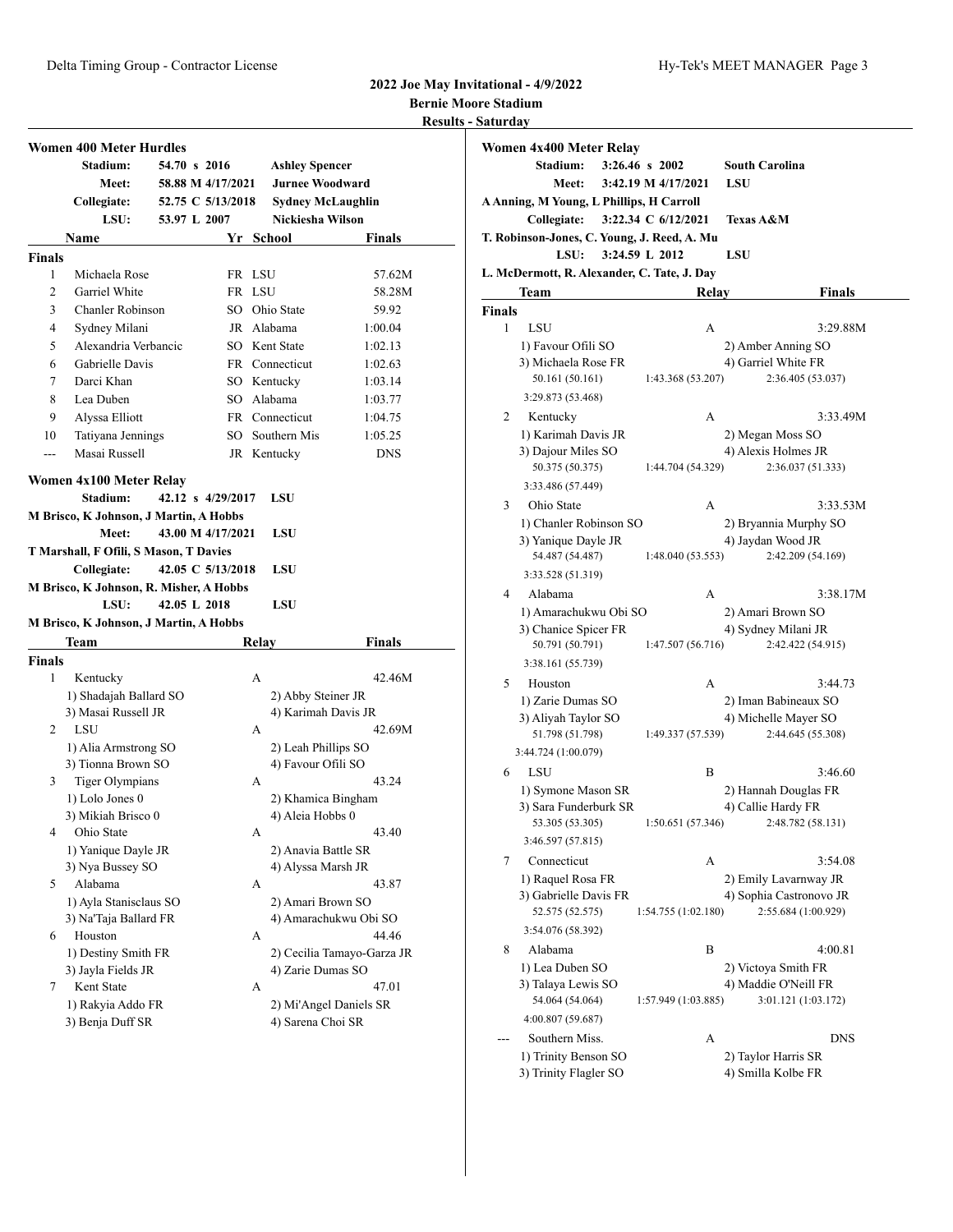|                    |                                    |                            |                      |                           | <u>kesun</u>      |
|--------------------|------------------------------------|----------------------------|----------------------|---------------------------|-------------------|
|                    | Finals  (Women 4x400 Meter Relay)  |                            |                      |                           |                   |
|                    | Team                               |                            |                      | <b>Relay</b>              | Finals            |
| ---                | Kent State                         |                            |                      | A                         | <b>DNS</b>        |
|                    | 1) Alexandria Verbancic SO         |                            |                      | 2) Benja Duff SR          |                   |
| ---                | 3) Mi'Angel Daniels SR<br>Kentucky |                            |                      | 4) Ruby Greenwood SR<br>B | <b>DNS</b>        |
|                    | 1) Dynasty McClennon FR            |                            |                      | 2) Darci Khan SO          |                   |
|                    | 3) Annika Williams SO              |                            |                      | 4) Shadajah Ballard SO    |                   |
|                    |                                    |                            |                      |                           |                   |
|                    | Women High Jump                    |                            |                      |                           |                   |
|                    | Stadium:                           |                            | $6-02$ s 1987        | <b>Mazel Thomas</b>       |                   |
|                    | Stadium:                           | $6-02$ c                   |                      | <b>Camille Jampolsky</b>  |                   |
|                    | Meet:                              |                            | 5-10 M 4/17/2021     | <b>Lauren Clarke</b>      |                   |
|                    | Collegiate:                        |                            | 6-06.25 C 5/11/2013  | <b>Brigetta Barrett</b>   |                   |
|                    | LSU:                               | 6-02.25 L 1994             |                      | Gai Kapernick             |                   |
|                    | Name                               |                            |                      | Yr School                 | Finals            |
| Finals             |                                    |                            |                      |                           |                   |
| 1                  | Abigail O'Donoghue                 |                            |                      | SR LSU                    | 1.83 <sub>m</sub> |
| 2                  | Patricia Mroczkowski               |                            |                      | SO Connecticut            | J1.83m            |
| 3                  | Nyagoa Bayak                       |                            |                      | SO LSU                    | J1.83m            |
| 4                  | Morgan Smalls                      |                            |                      | SO LSU                    | J1.83m            |
| 5                  | Lillie Franks                      |                            |                      | JR Kent State             | 1.70 <sub>m</sub> |
| 6                  | Kelly Ward                         |                            |                      | SR Connecticut            | J1.70m            |
| 7                  | Janique Burgher                    |                            |                      | SO Southern Mis           | 1.65m             |
| 8                  | <b>Taylor Pannell</b>              |                            |                      | SO Connecticut            | J1.65m            |
| 9                  | Emma Engelhardt                    |                            |                      | SO LSU                    | 1.60 <sub>m</sub> |
|                    | <b>Women Pole Vault</b>            |                            |                      |                           |                   |
|                    | <b>Stadium:</b>                    | 15-01.75 s 2017            |                      | Morgann Leleux            |                   |
|                    | <b>Meet:</b>                       |                            | 14-03.50 M 4/17/2021 | <b>Morgann LeLeux</b>     |                   |
|                    | Collegiate:                        |                            | 15-06.25 C 3/29/2019 | <b>Olivia Gruver</b>      |                   |
|                    |                                    |                            |                      | <b>Lisa Gunnarsson</b>    |                   |
|                    | LSU:                               | 15-03 L 2022               |                      |                           |                   |
|                    | Name                               |                            |                      | Yr School                 | Finals            |
|                    |                                    |                            |                      |                           |                   |
| 1                  | Lisa Gunnarsson                    |                            |                      | SR LSU                    | 4.41 <sub>m</sub> |
| 2                  | Siobhan Szerencsits                |                            |                      | JR Kentucky               | 4.16m             |
| 3                  | Emma Chee                          |                            |                      | SR Connecticut            | 4.01 <sub>m</sub> |
| 3                  | Leah Pasqualetti                   |                            |                      | FR Kent State             | 4.01 <sub>m</sub> |
| 5                  | Sarah Howe                         |                            |                      | SR Houston                | J4.01m            |
| 6                  | Payton Phillips                    |                            |                      | FR Kentucky               | 3.86m             |
| 6                  | <b>Taylor Pickett</b>              |                            |                      | SR Alabama                | 3.86m             |
| 8                  | Kalli Knott                        |                            |                      | FR Connecticut            | 3.71 <sub>m</sub> |
| 9                  | Alexis Rickenbacher                |                            |                      | FR Alabama                | J3.71m            |
| $---$              | <b>Tristan Barr</b>                |                            |                      | FR Alabama                | ΝH                |
|                    | Elizabeth Schriver                 |                            |                      | FR Alabama                | NΗ                |
| ---                | <b>Holly Foley</b>                 |                            |                      | FR Alabama                | NΗ                |
| ---                | Johanna Duplantis                  |                            |                      | FR LSU                    | <b>DNS</b>        |
|                    |                                    |                            |                      |                           |                   |
|                    | <b>Women Long Jump</b>             |                            |                      |                           |                   |
|                    |                                    | Stadium: 22-09.25 s 1987   |                      | <b>Sheila Echols</b>      |                   |
|                    |                                    | Meet: 21-05.25 M 4/17/2021 |                      | <b>Trina Malej</b>        |                   |
|                    | Collegiate: 23-05.25 C 3/25/2021   |                            |                      | <b>Tara Davis</b>         |                   |
|                    |                                    | LSU: 22-09.25 L 1987       |                      | <b>Sheila Echols</b>      |                   |
| Finals             | Name                               |                            |                      | Yr School                 | Finals            |
| <b>Finals</b><br>1 | Serena Bolden                      |                            |                      | SO LSU                    | $6.27m - 0.3$     |

| Saturday       |                           |                            |  |    |                              |                |         |
|----------------|---------------------------|----------------------------|--|----|------------------------------|----------------|---------|
| 2              | Annika Williams           |                            |  |    | SO Kentucky                  | $6.19m$ 3.7    |         |
| 3              | Emily Lavarnway           |                            |  |    | JR Connecticut               | 5.78m 3.7      |         |
| 4              | Jayla Fields              |                            |  |    | JR Houston                   | $5.72m$ 1.0    |         |
| 5              | Ashlee Osaji              |                            |  |    | JR Southern Mis              | 5.71m 4.3      |         |
| 6              | Jasmine Barrow            |                            |  |    | SO Connecticut               | $5.62m + 0.0$  |         |
| 7              | Destiny Lawrence          |                            |  |    | SO Houston                   | $J5.62m$ 0.6   |         |
| 8              | Jamie Kobus               |                            |  |    | SO Connecticut               | 5.52m 2.6      |         |
| 9              | Aysia Ward                |                            |  |    | SO Alabama                   | 5.46m 2.5      |         |
| 10             | Camille Kohtala           |                            |  |    | SO Alabama                   | $5.43m$ 0.9    |         |
|                |                           |                            |  |    |                              | 5.34m 2.5      |         |
| 11             | <b>Taylor Pannell</b>     |                            |  |    | SO Connecticut<br>FR Alabama |                |         |
| ---            | Nadia Herring             |                            |  |    |                              |                | DNS NWI |
| ---            | Alexis Tilford-Rutherford |                            |  |    | FR Houston                   |                | DNS NWI |
|                | Women Triple Jump         |                            |  |    |                              |                |         |
|                | Stadium:                  | $46-02.75$ s 2000          |  |    | <b>Suzette Lee</b>           |                |         |
|                |                           | Meet: 45-05.25 M 4/17/2021 |  |    | <b>Lauren Clarke</b>         |                |         |
|                | Collegiate:               | 47-11.75 C 5/13/2018       |  |    | Keturah Orji                 |                |         |
|                | LSU:                      | 45-10 L 2000               |  |    | Keisha Spencer               |                |         |
|                | Name                      |                            |  | Yr | <b>School</b>                | Finals         |         |
| <b>Finals</b>  |                           |                            |  |    |                              |                |         |
| 1              | Sophie Galloway           |                            |  |    | FR Kentucky                  | $12.68m - 1.8$ |         |
| 2              | Marquasha Myers           |                            |  |    | JR Southern Mis              | $12.57m$ 3.1   |         |
| 3              | Jasmine Barrow            |                            |  |    | SO Connecticut               | $12.17m$ 1.4   |         |
| 4              | Jayda Singleton           |                            |  |    | JR Kent State                | 11.89m -1.4    |         |
| 5              | Kendall Jordan            |                            |  |    | FR Kentucky                  | $11.71m$ 1.7   |         |
| 6              | Jamie Kobus               |                            |  |    | SO Connecticut               | $11.60m + 0.0$ |         |
| 7              | Sarena Choi               |                            |  |    | SR Kent State                | $11.42m +0.0$  |         |
| 8              | Zayin Roe                 |                            |  |    | SO Connecticut               | 11.41m 0.7     |         |
| ---            |                           |                            |  |    | SR LSU                       |                | DNS NWI |
|                | Kyndal McKnight           |                            |  |    |                              |                |         |
|                | <b>Women Shot Put</b>     |                            |  |    |                              |                |         |
|                | Stadium:                  | $64-00.25$ s 2018          |  |    | <b>Raven Saunders</b>        |                |         |
|                | <b>Meet:</b>              | 54-01.25 M 4/17/2021       |  |    | Nu'uausala Tuilefano         |                |         |
|                | Collegiate:               | 63-10.25 C 4/28/2018       |  |    | <b>Maggie Ewen</b>           |                |         |
|                | LSU:                      | 60-08 L 2015               |  |    | <b>Tori Bliss</b>            |                |         |
|                | Name                      |                            |  | Yr | <b>School</b>                | <b>Finals</b>  |         |
| <b>Finals</b>  |                           |                            |  |    |                              |                |         |
| 1              | Nu'uausala Tuilefano      |                            |  |    | JR Houston                   | 16.29m         |         |
| $\overline{c}$ | Gabrielle Bailey          |                            |  |    | SR Kent State                | 16.22m         |         |
| 3              | Amber Hart                |                            |  |    | SR LSU                       | 16.18m         |         |
| 4              | Grace Tennant             |                            |  |    | SR Kent State                | 15.28m         |         |
| 5              | Daisy Monie               |                            |  |    | FR Houston                   | 15.02m         |         |
| 6              | Aliesha Shaw              |                            |  |    | FR Kent State                | 14.94m         |         |
| 7              | Meghan Daly               |                            |  |    | JR Kent State                | 14.32m         |         |
| 8              | Leah Moore                |                            |  |    | FR Kentucky                  | 13.99m         |         |
| 9              | Hailey Pollard            |                            |  |    | JR Houston                   | 12.69m         |         |
| 10             | Brynn Madonna             |                            |  |    | FR Connecticut               | 12.62m         |         |
|                | Annika Williams           |                            |  |    | SO Kentucky                  | <b>DNS</b>     |         |
| ---            | Priscilla Adejokun        |                            |  |    | SR Houston                   | DNS            |         |
|                |                           |                            |  |    |                              |                |         |
|                |                           |                            |  |    |                              |                |         |
|                |                           |                            |  |    |                              |                |         |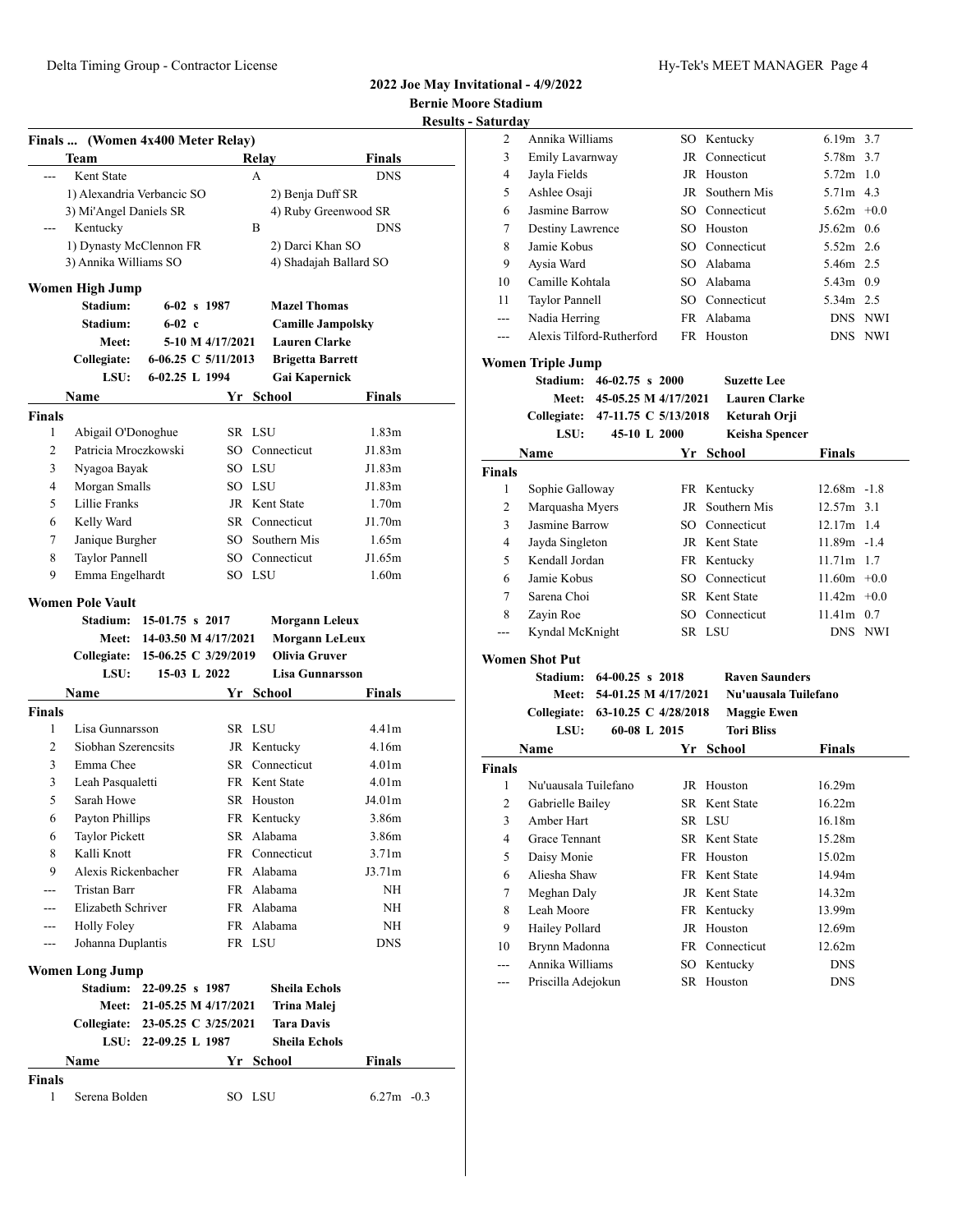Delta Timing Group - Contractor License Hy-Tek's MEET MANAGER Page 5

# **2022 Joe May Invitational - 4/9/2022 Bernie Moore Stadium**

**Results - Saturday**

|                |                            |               |                    |                                            | <b>Kesu</b> n |
|----------------|----------------------------|---------------|--------------------|--------------------------------------------|---------------|
|                | <b>Women Discus Throw</b>  |               |                    |                                            |               |
|                | Stadium:                   | 204-04 s 1983 |                    | <b>Meg Richie</b>                          |               |
|                | <b>Meet:</b>               |               | 169-05 M 4/17/2021 | <b>Nora Monie</b>                          |               |
|                | Collegiate:                |               | 221-05 C 4/26/1981 | <b>Meg Richie</b>                          |               |
|                | LSU:                       | 194-04 L 1994 |                    | <b>Danyel Mitchell</b>                     |               |
|                | Name                       |               |                    | Yr School                                  | <b>Finals</b> |
| <b>Finals</b>  |                            |               |                    |                                            |               |
| 1              | Amber Hart                 |               |                    | SR LSU                                     | 53.42m        |
| 2              | <b>Grace Tennant</b>       |               |                    | SR Kent State                              | 52.62m        |
| 3              | Aliesha Shaw               |               |                    | FR Kent State                              | 50.07m        |
| 4              | Molly Leppelmeier          |               |                    | SR Kentucky                                | 49.10m        |
| 5              | Hailey Pollard             |               |                    | JR Houston                                 | 49.07m        |
| 6              | Ryan Pickering             |               |                    | JR Houston                                 | 48.03m        |
| 7              | Areti Filipidou            |               |                    | FR Kentucky                                | 47.83m        |
| 8              | Gabrielle Bailey           |               |                    | SR Kent State                              | 47.34m        |
| 9              | <b>Emily Alty</b>          |               |                    | FR Connecticut                             | 46.66m        |
| 10             | Isabella Simonelli         |               |                    | SO Southern Mis                            | 43.86m        |
| 11             | <b>Alexis Morris</b>       |               | SO -               | Southern Mis                               | 39.39m        |
| 12             | Daisy Monie                |               |                    | FR Houston                                 | 38.70m        |
| $\overline{a}$ | Nu'uausala Tuilefano       |               |                    | JR Houston                                 | FOUL          |
|                |                            |               |                    |                                            |               |
|                | <b>Women Hammer Throw</b>  |               |                    |                                            |               |
|                | Stadium:                   | 239-00 s 2018 |                    | <b>Gwendolyn Berry</b>                     |               |
|                | Stadium:                   |               | 239-00 c 4/6/2019  | <b>Janee Kassanavoid</b>                   |               |
|                | <b>Meet:</b>               |               | 244-00 M 4/17/2021 | <b>Janee' Kassanavoid</b>                  |               |
|                | Collegiate:                |               | 247-09 C 6/10/2021 | <b>Camryn Rogers</b>                       |               |
|                | LSU:                       | 220-04 L 2021 |                    | <b>Emma Robbins</b>                        |               |
|                | Name                       |               |                    | Yr School                                  | Finals        |
| <b>Finals</b>  |                            |               |                    |                                            |               |
| 1              | Molly Leppelmeier          |               |                    | SR Kentucky                                | 64.92m        |
| 2              | Jade Gates                 |               |                    | SR Kentucky                                | 64.87m        |
| 3              | Priscilla Adejokun         |               |                    | SR Houston                                 | 61.99m        |
| 4              | Mikaila Martin             |               |                    | Unattached                                 | 60.15m        |
| 5              | Natalia Surdej             |               |                    | FR Connecticut                             | 57.77m        |
| 6              | Mikyla Rodgers             |               |                    | JR Connecticut                             | 56.41m        |
| 7              | Marissa Henley             |               |                    | JR Kent State                              | 56.15m        |
| 8              | Jordan Speer               |               |                    | JR Southern Mis                            | 53.68m        |
| 9              | Grace Luther               |               |                    | JR Kent State                              | 53.60m        |
| 10             | Briana Wright              |               |                    | JR Kent State                              | 51.88m        |
| 11             | Isabella Simonelli         |               |                    | SO Southern Mis                            | 49.12m        |
| ---            | Nu'uausala Tuilefano       |               |                    | JR Houston                                 | <b>FOUL</b>   |
| ---            | Alexis Morris              |               |                    | SO Southern Mis                            | <b>FOUL</b>   |
|                | <b>Women Javelin Throw</b> |               |                    |                                            |               |
|                | Stadium:                   | 198-05 s 1989 |                    | <b>Laverne Eve</b>                         |               |
|                | <b>Meet:</b>               |               | 130-08 M 4/17/2021 | <b>Hannah Patrick</b>                      |               |
|                |                            |               |                    |                                            |               |
|                | Collegiate:<br>LSU:        | 204-09 L 2014 | 204-01 C 6/9/2016  | <b>Maggie Malone</b><br><b>Laverne Eve</b> |               |
|                |                            |               |                    |                                            |               |
|                | Name                       |               |                    | Yr School                                  | <b>Finals</b> |
| <b>Finals</b>  |                            |               |                    |                                            |               |
| 1              | Rebekah Wales              |               |                    | Tiger Olympi                               | 53.46m        |
| 2              | Grace Tennant              |               |                    | SR Kent State                              | 44.53m        |
| 3              | Annika Williams            |               |                    | SO Kentucky                                | 43.86m        |
| $\overline{4}$ | Arianna White              |               |                    | FR Southern Mis                            | 43.47m        |
| 5              | Brynn Madonna              |               |                    | FR Connecticut                             | 41.13m        |
|                |                            |               |                    |                                            |               |

|                | Men 100 Meter Dash        |              |              |                   |                          |                   |
|----------------|---------------------------|--------------|--------------|-------------------|--------------------------|-------------------|
|                | Stadium:                  |              | 9.99 s 1995  |                   | <b>Donovan Bailey</b>    |                   |
|                | Meet:                     |              |              | 10.06 M 4/17/2021 | <b>Terrance Laird</b>    |                   |
|                | Collegiate:               |              |              | 9.82 C 6/7/2017   | <b>Christian Coleman</b> |                   |
|                | LSU:                      |              | 9.89 L 2008  |                   | <b>Richard Thompson</b>  |                   |
|                | Name                      |              |              |                   | Yr School                | Finals            |
| <b>Finals</b>  |                           |              |              |                   |                          |                   |
| 1              | Dorian Camel              |              |              |                   | JR LSU                   | 10.12 2.8         |
| $\overline{c}$ | Da'Marcus Fleming         |              |              |                   | SO LSU                   | 10.14 2.8         |
| 3              | Eric Harrison             |              |              |                   | SR Ohio State            | 10.20 2.8         |
| 4              | Godson Oghenebrume        |              |              |                   | FR LSU                   | 10.22 1.4         |
| 5              | Kie'Ave Harry             |              |              |                   | SR Northwestern          | 10.23 2.8         |
| 6              | Lance Lang                |              |              |                   | SO Kentucky              | 10.33 2.8         |
| 7              | Jordan Booker             |              |              |                   | JR Houston               | 10.37 2.8         |
| 8              | Rodney Heath Jr.          |              |              |                   | FR Kentucky              | 10.40 2.8         |
| 9              | <b>Mason Phillips</b>     |              |              |                   | SR Alabama               | 10.47 1.4         |
| 10             | Myles Anders              |              |              |                   | SR Kentucky              | $10.56 - 0.7$     |
| 11             | Akanni Hislop             |              |              | $\mathbf{0}$      | Tiger Olympi             | 10.60 2.8         |
| 12             | Dylan Brown               |              |              |                   | SO Houston               | 10.60 2.8         |
| 13             | Josh Thomas               |              |              |                   | FR Alabama               | $10.61$ 1.4       |
| 14             | Elijah Miller             |              |              |                   | SR Southern Mis          | 10.62 1.4         |
| 15             | Marcus Wright             |              |              |                   | SO Houston               | $10.68 - 0.7$     |
| 16             | Armando Colome            |              |              |                   | JR Kent State            | $10.70 - 0.7$     |
| 17             | Jaheim Jones              |              |              |                   | JR Kent State            | 10.75 1.4         |
| 18             | Trenton McDonald          |              |              |                   | SR Houston               | 10.76 1.4         |
| 19             | Lateef Birks Jr.          |              |              |                   | JR Houston               | $10.77 - 0.7$     |
| 20             | Dylan Swain               |              |              |                   | SO Northwestern          | 10.82 1.4         |
| 21             | Josiah Thompson           |              |              |                   | JR Connecticut           | $10.99 - 0.7$     |
| 22             | Elijah Burton             |              |              |                   | JR Southern Mis          | $11.03 - 0.7$     |
| 23             | <b>Brennon Williams</b>   |              |              |                   | FR Southern Mis          | 11.09 2.2         |
| 24             | <b>Tyler Moore</b>        |              |              |                   | FR Alabama               | $11.30 - 0.7$     |
| $\overline{a}$ | Tai Brown                 |              |              |                   | JR Kentucky              | DNS 1.4           |
| ---            | Alec Williams             |              |              |                   | SO Houston               | DNS 2.2           |
| ---            | <b>Richmond Kwaateng</b>  |              |              | SO.               | Connecticut              | DNS 2.2           |
| ---            | Kenroy Higgins            |              |              |                   | JR LSU                   | <b>DNS</b><br>1.4 |
|                | <b>Men 200 Meter Dash</b> |              |              |                   |                          |                   |
|                | Stadium:                  | 19.98 s 2002 |              |                   | <b>Justin Gatlin</b>     |                   |
|                | Meet:                     |              |              | 20.36 M 4/17/2021 | <b>Noah Williams</b>     |                   |
|                | Collegiate:               |              |              | 19.69 C 5/25/2007 | <b>Walter Dix</b>        |                   |
|                | LSU:                      |              | 19.63 L 2006 |                   | <b>Xavier Carter</b>     |                   |
|                | Name                      |              |              | Yr                | School                   | <b>Finals</b>     |
| <b>Finals</b>  |                           |              |              |                   |                          |                   |
| 1              | Christian Coleman         |              |              |                   | Tiger Olympi             | 20.25M-0.8        |
| 2              | Dorian Camel              |              |              |                   | JR LSU                   | 20.31M-0.8        |
| 3              | Vernon Norwood            |              |              |                   | 0 Tiger Olympi           | 20.44 -0.8        |
| 4              | Tyler Terry               |              |              |                   | 0 Tiger Olympi           | $20.80 - 0.2$     |
| 5              | Kennedy Lightner          |              |              |                   | SO Kentucky              | 20.81<br>$-0.8$   |
| 6              | Shaun Maswanganyi         |              |              |                   | SO Houston               | $20.92 -0.8$      |
| 7              | <b>Edward Sumler IV</b>   |              |              |                   | JR Houston               | $21.12 -1.9$      |
| 8              | Da'Marcus Fleming         |              |              |                   | SO LSU                   | $21.15 -0.2$      |
|                |                           |              |              |                   |                          |                   |
| 9              | Asa Hodrick               |              |              |                   | SR Kent State            | $21.23 -0.2$      |
| 10             | Simon Wulff               |              |              |                   | FR Northwestern          | $21.30 - 1.9$     |
| 11             | Tre'Darius Carr           |              |              |                   | SR Northwestern          | $21.36 - 0.7$     |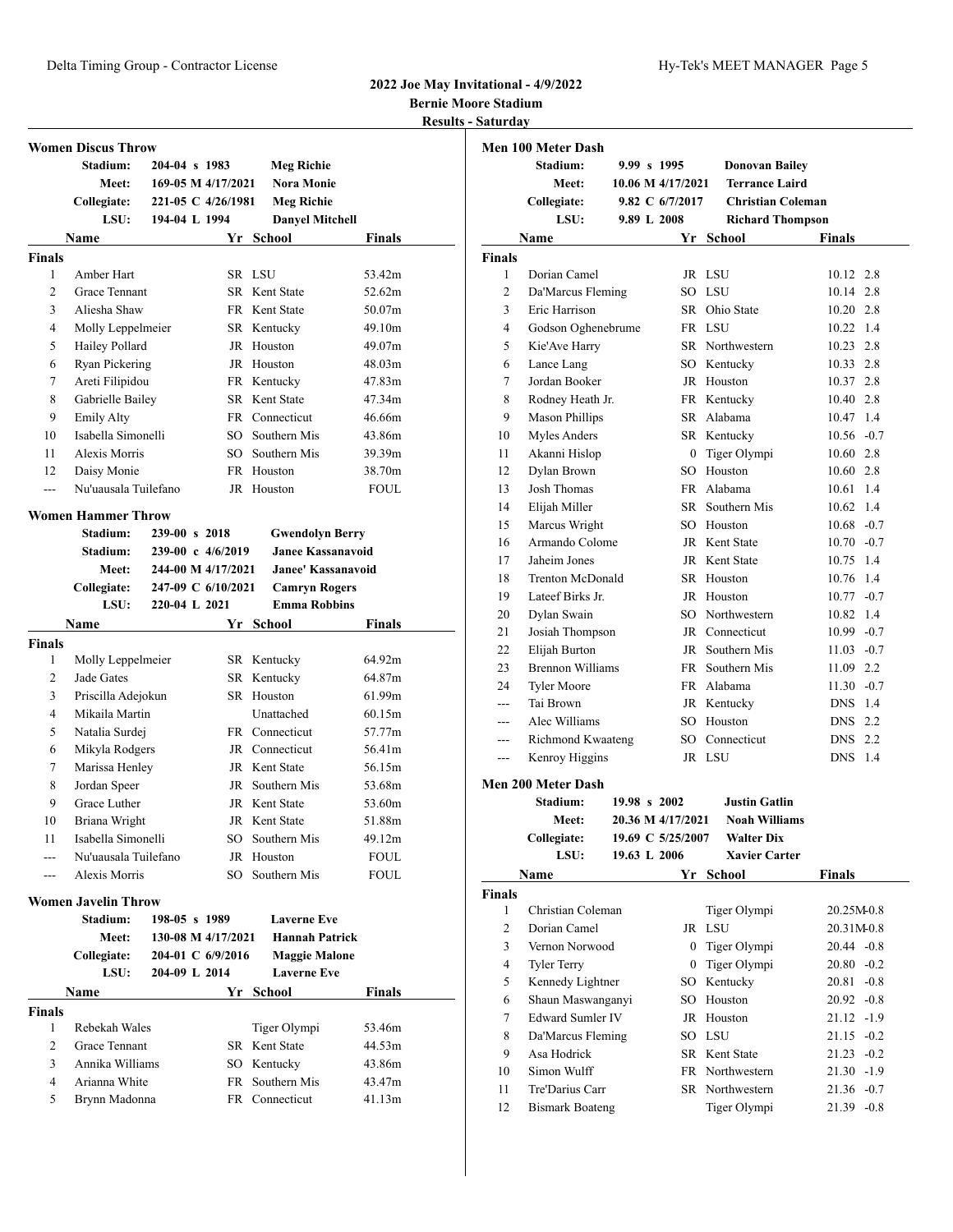#### **2022 Joe May Invitational - 4/9/2022 Bernie Moore Stadium Results - Saturday**

|                |                              |           |                 |               | 18030163 = Dat |
|----------------|------------------------------|-----------|-----------------|---------------|----------------|
|                | Finals  (Men 200 Meter Dash) |           |                 |               |                |
|                | <b>Name</b>                  |           | Yr School       | <b>Finals</b> |                |
| 13             | <b>Brian Faust</b>           |           | JR Kentucky     | $21.44 -1.9$  |                |
| 14             | Rodney Heath Jr.             |           | FR Kentucky     | $21.45 -0.2$  |                |
| 15             | Dylan Brown                  |           | SO Houston      | $21.51 - 0.2$ |                |
| 16             | Evan Nafe<br>25.095 (25.095) |           | JR Northwestern | $21.59 - 0.8$ |                |
| 17             | Dylan Swain                  |           | SO Northwestern | $21.64 - 1.9$ |                |
| 18             | Myles Anders                 |           | SR Kentucky     | $21.65 - 1.9$ |                |
| 19             | Aaron Smith                  |           | SO LSU          | $21.66 - 0.7$ |                |
| 20             | Jahnoy Thompson              | 0         | Tiger Olympi    | $21.67 - 1.9$ |                |
| 21             | <b>Trenton McDonald</b>      | SR.       | Houston         | $21.73 - 0.2$ |                |
| 22             | <b>Josh Thomas</b>           |           | FR Alabama      | $21.76 - 0.8$ | M              |
| 23             | Aaron Hackett                |           | JR Connecticut  | $21.82 -0.7$  |                |
| 24             | Lateef Birks Jr.             |           | JR Houston      | $21.97 - 0.7$ |                |
| 25             | Noah Woodman                 |           | SR Connecticut  | $22.24 -1.9$  |                |
| 26             | Conor Mahony                 | $SO^-$    | Connecticut     | $22.28 - 0.7$ |                |
| 27             | <b>Brennon Williams</b>      | FR -      | Southern Mis    | 22.64 0.2     |                |
| 28             | Elijah Burton                | JR        | Southern Mis    | 22.82 0.2     |                |
| 29             | Kentre Patterson             | SR        | Ohio State      | 22.93 0.2     | Fil            |
| 30             | <b>Tyler Moore</b>           |           | FR Alabama      | 22.95 0.2     |                |
| $\overline{a}$ | Akanni Hislop                | 0         | Tiger Olympi    | $DNF -0.7$    |                |
| ---            | DJ Akindele                  |           | JR Houston      | $DNS -0.7$    |                |
| $- - -$        | Joshua White                 | SO.       | Houston         | $DNS$ 0.2     |                |
| $---$          | <b>Mason Phillips</b>        | SR        | Alabama         | $DNS -0.2$    |                |
| ---            | Alec Williams                | SO.       | Houston         | DNS -1.9      |                |
| ---            | <b>Tarsis Orogot</b>         |           | FR Alabama      | $DNS -0.2$    |                |
| ---            | <b>Lamont Moss</b>           | <b>FR</b> | Southern Mis    | $DNS -0.7$    |                |
| ---            | Markus Bagley                |           | JR Connecticut  | $DNS -0.7$    |                |
| $- - -$        | Eric Harrison                | SR        | Ohio State      | DNS -0.8      |                |
| ---            | Tai Brown                    | JR        | Kentucky        | $DNS -0.2$    |                |
| ---            | Elijah Miller                |           | SR Southern Mis | DNS -1.9      |                |
|                | Men 400 Meter Dash           |           |                 |               |                |

### **Me**

|        | Stadium:                | 44.12 s 1987 |                   | <b>Butch Reynolds</b> |        |
|--------|-------------------------|--------------|-------------------|-----------------------|--------|
|        | Meet:                   |              | 46.71 M 4/17/2021 | <b>Philip Osei</b>    |        |
|        | Collegiate:             |              | 43.61 C 6/8/2018  | <b>Michael Norman</b> |        |
|        | LSU:                    | 44.29 L 1999 |                   | <b>Derrick Brew</b>   |        |
|        | Name                    |              | Yr                | School                | Finals |
| Finals |                         |              |                   |                       |        |
| 1      | Tyler Johnson           |              |                   | SR Ohio State         | 44.95M |
| 2      | Dwight St Hillaire      |              |                   | SR Kentucky           | 45.41M |
| 3      | Leander Forbes          |              | JR                | Alabama               | 45.85M |
| 4      | Khaleb McRae            |              | SO                | Alabama               | 45.94M |
| 5      | Quincy Downing          |              |                   | Tiger Olympi          | 46.23M |
| 6      | <b>Brian Faust</b>      |              | JR                | Kentucky              | 46.45M |
| 7      | Armani Modeste          |              | SO.               | Ohio State            | 46.55M |
| 8      | Trey Johnson            |              | JR                | Houston               | 46.73  |
| 9      | Donnie James            |              |                   | JR Ohio State         | 46.76  |
| 10     | <b>Ashton Hicks</b>     |              |                   | JR LSU                | 47.28  |
| 11     | Antonio Crisco          |              | FR.               | Alabama               | 47.28  |
| 12     | Zidane Brown            |              | FR                | Ohio State            | 47.41  |
| 13     | <b>Tyrell Valentine</b> |              | SR                | Houston               | 47.67  |
| 14     | Destine Scott           |              |                   | JR Northwestern       | 47.83  |
| 15     | Aaron Smith             |              | SO                | LSU                   | 47.88  |
| 16     | Grover Winston          |              | SO.               | Alabama               | 47.95  |

| aturday |                                       |                           |                     |                       |                          |            |
|---------|---------------------------------------|---------------------------|---------------------|-----------------------|--------------------------|------------|
| 17      | Junior Charles                        |                           |                     | SR Northwestern       |                          | 48.32      |
| 18      | Gabriel Serrano                       |                           |                     | JR Alabama            |                          | 48.43      |
| 19      | Jonathan Solomon                      |                           |                     | JR Kent State         |                          | 49.11      |
| 20      | Joseph O'Brien                        |                           |                     | SO Connecticut        |                          | 49.15      |
| 21      | Jonathan Martin                       |                           |                     | SO Alabama            |                          | 49.18      |
| 22      | Adam Mason                            |                           |                     | FR Houston            |                          | 49.23      |
| 23      | <b>Ebenezer Aggrey</b>                |                           |                     | SO Northwestern       |                          | 49.43      |
| 24      | Shakorie Davis II                     |                           |                     | SR Kent State         |                          | 49.59      |
| 25      | Joshua White                          |                           |                     | SO Houston            |                          | 50.33      |
| 26      | Tomek Przybylak                       |                           |                     | FR Southern Mis       |                          | 51.14      |
| ---     | Galen Loyd                            |                           |                     | FR Northwestern       |                          | <b>DNS</b> |
| $---$   | Joel Ekeanyanwu                       |                           |                     | FR LSU                |                          | <b>DNS</b> |
|         | Men 800 Meter Run                     |                           |                     |                       |                          |            |
|         | Stadium:                              | $1:45.17 \text{ s } 2002$ |                     | <b>Otukile Lekote</b> |                          |            |
|         | Meet: 1:51.60 M 4/17/2021             |                           |                     |                       | <b>Christian Gilmore</b> |            |
|         | Collegiate:                           | 1:43.25 C 4/28/2018       |                     | <b>Michael Saruni</b> |                          |            |
|         | LSU:                                  | 1:45.53 L 1987            |                     |                       | <b>Robin Van Helden</b>  |            |
|         | Name                                  |                           |                     | Yr School             |                          | Finals     |
| Finals  |                                       |                           |                     |                       |                          |            |
| 1       | Mahamed Sharif<br>55.262 (55.262)     |                           | 1:50.613(55.352)    | SO Connecticut        |                          | 1:50.62M   |
| 2       | Joseph Pearl<br>55.903 (55.903)       |                           | 1:51.573(55.671)    | JR Connecticut        |                          | 1:51.58M   |
| 3       | Christian Gilmore<br>55.582 (55.582)  |                           | 1:51.631 (56.050)   | JR Houston            |                          | 1:51.64    |
| 4       | Devin Vallejo<br>55.665 (55.665)      |                           | 1:51.758 (56.094)   | JR Houston            |                          | 1:51.76    |
| 5       | Trey Double<br>55.673 (55.673)        |                           | 1:53.110 (57.437)   | SO Kent State         |                          | 1:53.11    |
| 6       | Ethan Yost<br>54.493 (54.493)         |                           | 1:53.167 (58.674)   | FR Kent State         |                          | 1:53.17    |
| 7       | Jeremiah Wilson<br>55.266 (55.266)    |                           | 1:53.209 (57.943)   | SO Houston            |                          | 1:53.21    |
| 8       | Amos Beadle<br>55.880 (55.880)        |                           | 1:53.353 (57.474)   | SO Meridian CC        |                          | 1:53.36    |
| 9       | Isiah Travis<br>55.866 (55.866)       |                           | 1:53.577(57.712)    | FR LSU                |                          | 1:53.58    |
| 10      | Quintin Cooks<br>55.563 (55.563)      |                           | 1:53.709 (58.147)   | SO Kent State         |                          | 1:53.71    |
| 11      | Jack Wallace<br>56.471 (56.471)       |                           | 1:53.731 (57.260)   | FR Unattached         |                          | 1:53.74    |
| 12      | Tyler Keranen<br>55.569 (55.569)      |                           | 1:54.438 (58.869)   | SO Houston            |                          | 1:54.44    |
| 13      | Stephen Sutton<br>55.426 (55.426)     |                           | 1:54.553 (59.127)   | SO Connecticut        |                          | 1:54.56    |
| 14      | Marzio Mastroianni<br>54.880 (54.880) |                           | 1:54.786 (59.907)   | SO Connecticut        |                          | 1:54.79    |
| 15      | Dylan Evans<br>56.632 (56.632)        |                           | 1:55.339 (58.708)   | SO Southern Mis       |                          | 1:55.34    |
| 16      | Carlos Castillo<br>56.196 (56.196)    |                           | 1:55.915 (59.719)   | FR Houston            |                          | 1:55.92    |
| 17      | Stephen Schlottman<br>58.481 (58.481) |                           | 2:00.190 (1:01.709) | JR LSU                |                          | 2:00.19    |
| 18      | Mar'Ques McCray<br>56.185 (56.185)    |                           | 2:00.678 (1:04.493) | SO Southern Mis       |                          | 2:00.68    |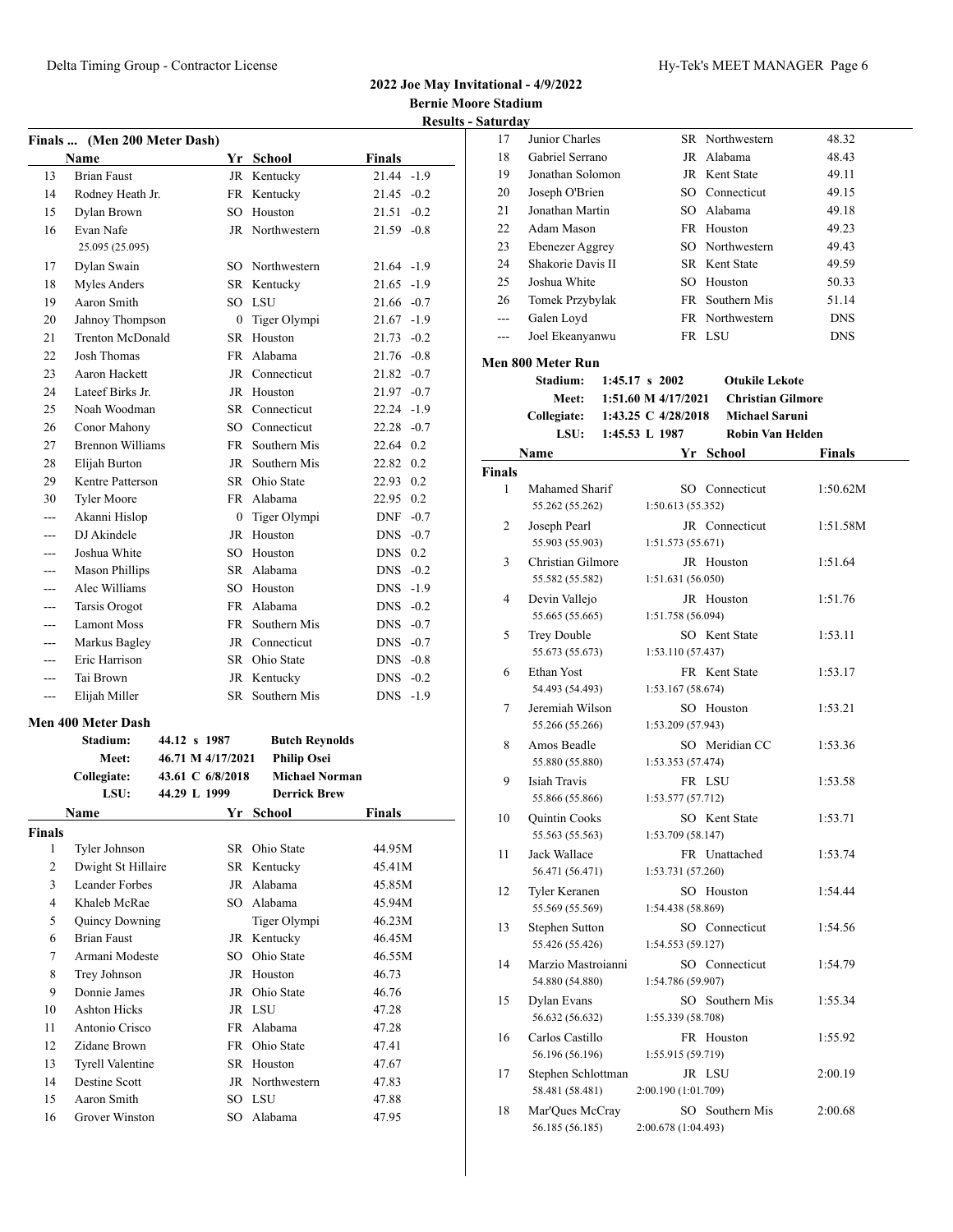## **Results - Saturday Finals ... (Men 800 Meter Run) Name Yr School Finals** Jalen McCoy SO Southern Mis DNF 56.642 (56.642) Adam Mason FR Houston DNS Austin Bourne JR Southern Mis DNS **Men 1500 Meter Run Stadium: 3:35.30 s 1981 Sydney Maree Meet: 3:54.85 M 4/17/2021 Brandon Seagreaves Collegiate: 3:34.68 C 5/13/2021 Yared Nuguse LSU: 3:38.41 L 1995 Passmore Furusa Name Yr School Finals Finals** 1 Baidy Ba FR Kent State 3:48.06M 45.782 (45.782) 1:48.806 (1:03.024) 2:50.824 (1:02.018) 3:48.052 (57.229) 2 Devin Vallejo JR Houston 3:49.88M 45.675 (45.675) 1:48.726 (1:03.051) 2:50.920 (1:02.194) 3:49.880 (58.961) 3 Drew Johnson JR Kent State 3:51.13M 46.520 (46.520) 1:49.532 (1:03.012) 2:51.996 (1:02.464) 3:51.121 (59.126) 4 Abdiqadir Mohamed SO Meridian CC 3:52.10M 45.955 (45.955) 1:48.968 (1:03.013) 2:51.316 (1:02.348) 3:52.100 (1:00.785) 5 Brandon Seagreaves SO Houston 3:52.84M 45.780 (45.780) 1:49.067 (1:03.287) 2:51.314 (1:02.247) 3:52.838 (1:01.525) 6 Jacob Mirabell FR Kent State 3:53.55M 46.155 (46.155) 1:49.440 (1:03.285) 2:52.577 (1:03.137) 3:53.545 (1:00.969) 7 Cade Martin JR LSU 3:53.61M 46.024 (46.024) 1:49.210 (1:03.186) 2:51.634 (1:02.424) 3:53.602 (1:01.969) 8 Garrett Hamilton JR LSU 3:54.63M 46.216 (46.216) 1:49.467 (1:03.251) 2:52.251 (1:02.784) 3:54.628 (1:02.378) 9 Alan Elbanna SO Houston 3:56.20 46.402 (46.402) 1:49.762 (1:03.360) 2:53.329 (1:03.567) 3:56.198 (1:02.870) 10 Jackson Martingayle SO LSU 3:59.90 45.640 (45.640) 1:49.087 (1:03.447) 2:53.370 (1:04.283) 3:59.892 (1:06.522) 11 Austin Bourne JR Southern Mis 4:00.67 46.563 (46.563) 1:49.968 (1:03.405) 2:53.851 (1:03.883) 4:00.670 (1:06.820) 12 Evan Pardo FR Unattached 4:06.74 46.396 (46.396) 1:50.857 (1:04.461) 2:59.546 (1:08.689) 4:06.735 (1:07.189) 13 Shadrack Kipkosgei SO Kent State 4:07.87 46.123 (46.123) 1:49.817 (1:03.694) 2:57.013 (1:07.196) 4:07.864 (1:10.852)

|                | <b>Men 110 Meter Hurdles</b>                    |              |                   |                       |                          |      |
|----------------|-------------------------------------------------|--------------|-------------------|-----------------------|--------------------------|------|
|                | Stadium:                                        | 13.36 s 2002 |                   | <b>Ron Bramlett</b>   |                          |      |
|                | Collegiate:                                     |              | 12.98 C 6/6/2019  | <b>Grant Holloway</b> |                          |      |
|                | LSU:                                            | 13.22 L 2021 |                   | <b>Damion Thomas</b>  |                          |      |
|                | Name                                            |              |                   | Yr School             | Finals                   |      |
| Finals         |                                                 |              |                   |                       |                          |      |
| 1              | Kentre Patterson                                |              |                   | SR Ohio State         | 13.60 1.6                |      |
| 2              | De' Vion Wilson                                 |              |                   | SO Houston            | 13.72                    | -1.6 |
| 3              | Corde Long                                      |              |                   | SO Alabama            | 13.82                    | -1.6 |
| 4              | <b>Terrel Williams</b>                          |              |                   | SO Connecticut        | 13.90 1.6                |      |
| 5              | DJ Akindele                                     |              |                   | JR Houston            | 14.04 1.6                |      |
| 6              | <b>Arthur Price</b>                             |              |                   | Tiger Olympi          | 14.27 1.6                |      |
| 7              | Nicholas Pronovost                              |              |                   | SO Connecticut        | 14.30 1.6                |      |
| 8              | Jordan Torney                                   |              |                   | SR Connecticut        | 14.75 1.6                |      |
| 9              | Oscar Smith                                     |              |                   | SO Ohio State         | 21.67 1.6                |      |
|                | <b>Men 400 Meter Hurdles</b>                    |              |                   |                       |                          |      |
|                | Stadium:                                        | 48.16 s 2002 |                   | <b>Rickey Harris</b>  |                          |      |
|                | Meet:                                           |              | 50.15 M 4/17/2021 | <b>Sean Burrell</b>   |                          |      |
|                | Collegiate:                                     |              | 47.02 C 6/8/2018  | Rai Benjamin          |                          |      |
|                | LSU:                                            | 47.67 L 2005 |                   | <b>Bennie Brazell</b> |                          |      |
|                | Name                                            |              |                   | Yr School             | Finals                   |      |
| Finals         |                                                 |              |                   |                       |                          |      |
| 1              | Kenroy Williams                                 |              |                   | SR Kentucky           | 50.67                    |      |
| $\overline{c}$ | Beck O'Daniel                                   |              |                   | SO Kentucky           | 51.97                    |      |
| 3              | Clayton Elder                                   |              |                   | SO Alabama            | 51.97                    |      |
| 4              | Landon Chalden                                  |              |                   | SO Southern Mis       | 53.72                    |      |
| 5              | <b>Adam Khriss</b>                              |              |                   | JR Houston            | 54.37                    |      |
| 6              | Oscar Smith                                     |              |                   | SO Ohio State         | 54.87                    |      |
| $-$ --         | Wellington Ventura                              |              |                   | JR Connecticut        | <b>DNS</b>               |      |
| ---            | Corde Long                                      |              |                   | SO Alabama            | <b>DNS</b>               |      |
| ---            | De' Vion Wilson                                 |              |                   | SO Houston            | <b>DNS</b>               |      |
| $-$            | Dillon Leacock                                  |              |                   | FR Houston            | <b>DNS</b>               |      |
|                | Men 4x100 Meter Relay                           |              |                   |                       |                          |      |
|                | Stadium:                                        | 38.32 s 2002 |                   | LSU                   |                          |      |
|                | Stadium:                                        | 38.32 c 1987 |                   | TCU                   |                          |      |
|                | Meet:                                           |              | 38.82 M 4/17/2021 | LSU                   |                          |      |
|                | D Peebles, N Williams, D Camel, T Laird         |              |                   |                       |                          |      |
|                | Collegiate:                                     |              | 37.97 C 6/7/2019  | Florida               |                          |      |
|                | R. Ekevwo, H. Sani Brown, G. Holloway, R. Clark |              |                   |                       |                          |      |
|                | LSU:                                            | 38.24 L 1998 |                   | LSU                   |                          |      |
|                | J. Grant, M, Alridge, B. Logan, C. Perry        |              |                   |                       |                          |      |
|                | Team                                            |              |                   | Relay                 | Finals                   |      |
| Finals<br>1    | Houston                                         |              |                   | А                     | 39.33                    |      |
|                | 1) Marcus Wright SO                             |              |                   | 2) Jordan Booker JR   |                          |      |
|                | 3) Edward Sumler IV JR                          |              |                   |                       | 4) Shaun Maswanganyi SO  |      |
| 2              | Kentucky                                        |              |                   | А                     | 39.34                    |      |
|                | 1) Lance Lang SO                                |              |                   |                       | 2) Dwight St Hillaire SR |      |
|                | 3) Kennedy Lightner SO                          |              |                   | 4) Myles Anders SR    |                          |      |
| 3              | Northwestern St.                                |              |                   | A                     | 39.35                    |      |
|                | 1) Evan Nafe JR                                 |              |                   | 2) Simon Wulff FR     |                          |      |
|                | 3) Kie'Ave Harry SR                             |              |                   |                       | 4) Tre'Darius Carr SR    |      |
|                |                                                 |              |                   |                       |                          |      |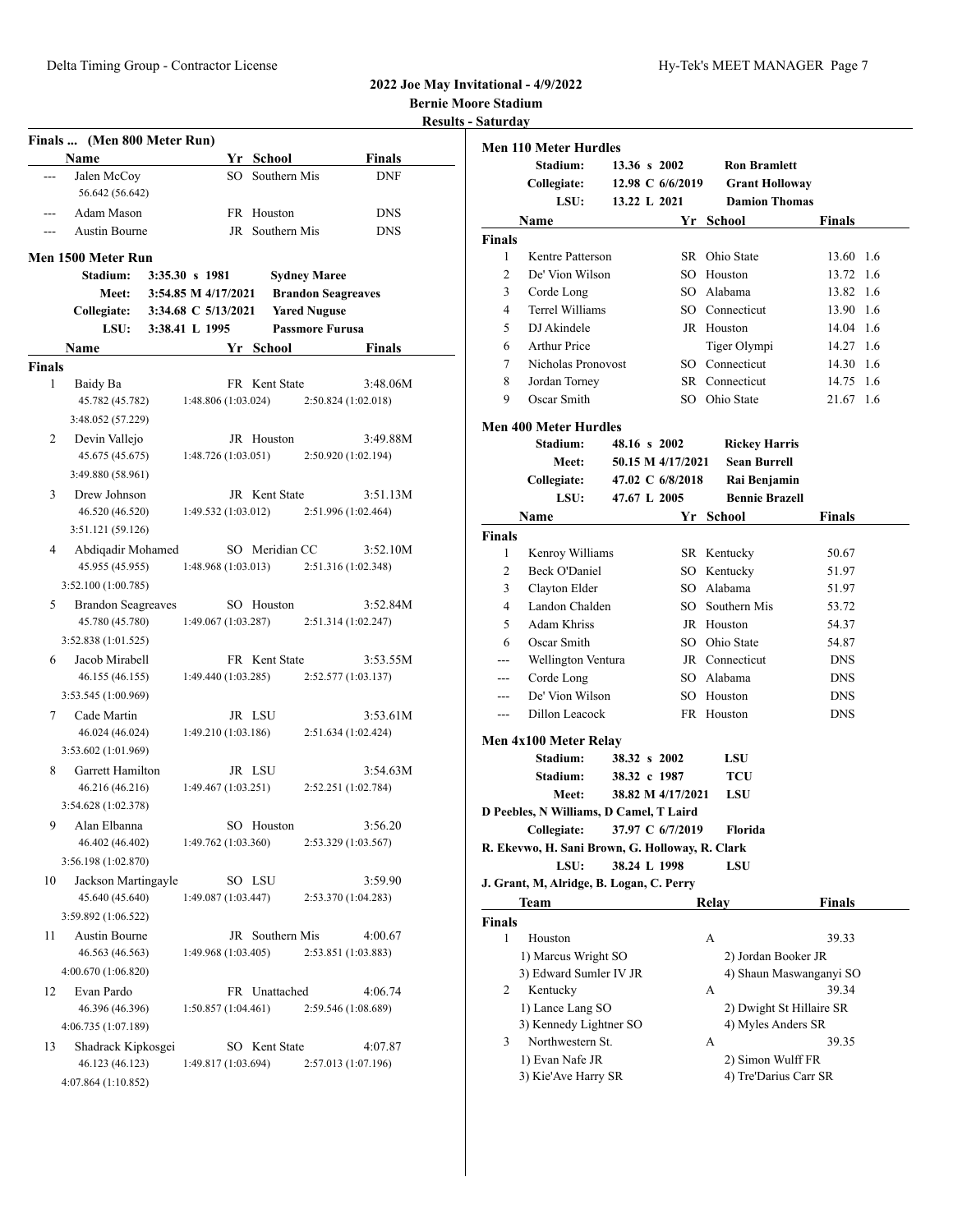# **Results - Sa**

|               | Finals  (Men 4x100 Meter Relay)                |                       |                                               |
|---------------|------------------------------------------------|-----------------------|-----------------------------------------------|
|               | Team                                           | Relay                 | Finals                                        |
| 4             | <b>LSU</b>                                     | А                     | 39.42                                         |
|               | 1) Da'Marcus Fleming SO                        |                       | 2) Kenroy Higgins JR                          |
|               | 3) Dorian Camel JR                             |                       | 4) Godson Oghenebrume FR                      |
| 5             | Ohio State                                     | A                     | 39.78                                         |
|               | 1) Eric Harrison SR                            |                       | 2) Donnie James JR                            |
|               | 3) Armani Modeste SO                           |                       | 4) Tyler Johnson SR                           |
| 6             | Alabama                                        | A                     | 39.85                                         |
|               | 1) Josh Thomas FR<br>3) Mason Phillips SR      |                       | 2) Tarsis Orogot FR<br>4) Corde Long SO       |
| 7             | Kent State                                     | A                     | 40.51                                         |
|               | 1) Armando Colome JR                           |                       | 2) Asa Hodrick SR                             |
|               | 3) Shakorie Davis II SR                        |                       | 4) Jaheim Jones JR                            |
|               |                                                |                       |                                               |
|               | Men 4x400 Meter Relay                          |                       |                                               |
|               | Stadium:                                       | $3:00.38 \times 2016$ | LSU                                           |
|               | Meet:                                          | 3:10.25 M 4/17/2021   | LSU                                           |
|               | D Camel, T Terry, D Peebles, S Burrell         |                       |                                               |
|               | Collegiate:                                    | 2:59.00 C 6/8/2018    | So. California                                |
|               | R. Morgan, R. Benjamin, Z. Shinnick, M. Norman |                       |                                               |
|               | LSU:                                           | 2:59.59 L 2005        | LSU                                           |
|               | R. Darder, K. Willie, B. Brazell, X. Carter    |                       |                                               |
|               | Team                                           | Relay                 | <b>Finals</b>                                 |
| <b>Finals</b> |                                                |                       |                                               |
| 1             | Tiger Olympians                                | А                     | 3:01.99M                                      |
|               | 1) Tyler Terry 0                               |                       | 2) Vernon Norwood 0                           |
|               | 3) Christian Coleman                           |                       | 4) Jahnoy Thompson 0                          |
|               | 44.980 (44.980)                                | 1:30.407 (45.427)     | 2:15.920 (45.513)                             |
|               | 3:01.983 (46.064)                              |                       |                                               |
| 2             | Ohio State                                     | А                     | 3:02.52M                                      |
|               | 1) Armani Modeste SO                           |                       | 2) Donnie James JR                            |
|               | 3) Tyler Johnson SR                            |                       | 4) Zidane Brown FR                            |
|               | 45.725 (45.725)                                | 1:32.397 (46.672)     | 2:17.412 (45.015)                             |
|               | 3:02.514 (45.103)                              |                       |                                               |
| 3             | Alabama                                        | А                     | 3:05.42M                                      |
|               | 1) Khaleb McRae SO                             |                       | 2) Leander Forbes JR                          |
|               | 3) Corde Long SO                               |                       | 4) Gabriel Serrano JR                         |
|               | 44.307 (44.307)                                | 1:32.380 (48.073)     | 2:18.699 (46.319)                             |
|               | 3:05.417 (46.719)                              |                       |                                               |
| 4             | Connecticut                                    | А                     | 3:09.46M                                      |
|               | 1) Noah Woodman SR                             |                       | 2) Jordan Torney SR                           |
|               | 3) Markus Bagley JR                            |                       | 4) Wellington Ventura JR<br>2:23.409 (48.768) |
|               | 43.623 (43.623)                                | 1:34.641 (51.018)     |                                               |
|               | 3:09.460 (46.052)                              |                       |                                               |
| 5             | Kentucky                                       | А                     | 3:10.75                                       |
|               | 1) Dwight St Hillaire SR                       |                       | 2) Lance Lang SO                              |
|               | 3) Brian Faust JR                              |                       | 4) Kennedy Lightner SO<br>2:20.756 (46.212)   |
|               | 46.140 (46.140)                                | 1:34.544 (48.404)     |                                               |
|               | 3:10.746 (49.991)                              |                       |                                               |
| 6             | Alabama                                        | B                     | 3:11.59                                       |
|               | 1) Antonio Crisco FR                           |                       | 2) Mason Phillips SR                          |
|               | 3) Jonathan Martin SO                          |                       | 4) Clayton Elder SO                           |
|               | 45.590 (45.590)                                | 1:36.412 (50.822)     | 2:23.743 (47.331)                             |
|               | 3:11.581 (47.839)                              |                       |                                               |

| Saturday       |                                 |                |                      |                    |                                  |  |
|----------------|---------------------------------|----------------|----------------------|--------------------|----------------------------------|--|
| 7              | Northwestern St.                |                |                      | А                  | 3:12.84                          |  |
|                | 1) Junior Charles SR            |                |                      |                    | 2) Destine Scott JR              |  |
|                | 3) Galen Loyd FR                |                |                      |                    | 4) Ebenezer Aggrey SO            |  |
|                | 47.946 (47.946)                 |                | 1:35.605 (47.659)    |                    | 2:25.058 (49.453)                |  |
|                | 3:12.833 (47.776)               |                |                      |                    |                                  |  |
| ---            | Kentucky                        |                |                      | B                  | DNS                              |  |
|                | 1) Kenroy Williams SR           |                |                      |                    | 2) Beck O'Daniel SO              |  |
|                | 3) Myles Anders SR              |                |                      |                    |                                  |  |
|                | Houston                         |                |                      | А                  | DNS                              |  |
|                | 1) Quivell Jordan SR            |                |                      |                    | 2) Tyrell Valentine SR           |  |
|                | 3) Trey Johnson JR              |                |                      |                    | 4) Jordan Booker JR              |  |
|                | Connecticut                     |                |                      | B                  | DNS                              |  |
|                | 1) Mahamed Sharif SO            |                |                      |                    | 2) Marzio Mastroianni SO         |  |
|                | 3) Joseph Pearl JR              |                |                      |                    | 4) Stephen Sutton SO             |  |
|                | Kent State                      |                |                      | A                  | <b>DNS</b>                       |  |
|                | 1) Asa Hodrick SR               |                |                      |                    | 2) Quintin Cooks SO              |  |
|                | 3) Shakorie Davis II SR         |                |                      |                    | 4) Jonathan Solomon JR           |  |
|                | Men High Jump                   |                |                      |                    |                                  |  |
|                | Stadium:                        |                | 7-05.75 s 1987       | <b>Tom Smith</b>   |                                  |  |
|                | Stadium:                        |                | 7-05.75 c 1987       |                    | <b>Dothel Edwards, Troy Kemp</b> |  |
|                | Meet:                           |                | 6-09 M 4/17/2021     |                    | <b>Ronald Henderson</b>          |  |
|                | Collegiate:                     |                | 7-09.75 C 6/3/1989   |                    | <b>Hollis Conway</b>             |  |
|                | LSU:                            | 7-08.75 L 2021 |                      |                    | <b>JuVaughn Harrison</b>         |  |
|                |                                 |                |                      |                    |                                  |  |
|                | Name                            |                |                      | Yr School          | <b>Finals</b>                    |  |
| <b>Finals</b>  |                                 |                |                      |                    |                                  |  |
| 1              | Corvell Todd                    |                |                      | JR Southern Mis    | 2.22m                            |  |
| 2              | Rahman Minor                    |                |                      | SR Kentucky        | 2.15m                            |  |
| 3              | Ronnie Rounds                   |                |                      | JR LSU             | 2.06 <sub>m</sub>                |  |
| 4              | Daniel Claxton                  |                |                      | SR Connecticut     | J2.06m                           |  |
| 5              | Jack McElligott                 |                |                      | JR Kent State      | 2.01 <sub>m</sub>                |  |
| 6              | Benjamin Grosse                 |                |                      | SR Connecticut     | 1.96m                            |  |
|                | <b>Men Pole Vault</b>           |                |                      |                    |                                  |  |
|                | Stadium:<br>$19-05.50$ s $2018$ |                |                      |                    | <b>Mondo Duplantis</b>           |  |
|                | Meet:                           |                | 17-05 M 4/17/2021    |                    | <b>Christyan Sampy</b>           |  |
|                | Collegiate:                     |                | 19-08.25 C 5/11/2019 |                    | <b>Mondo Duplantis</b>           |  |
|                | LSU:<br>18-08.75 L 2000         |                |                      | <b>Russ Buller</b> |                                  |  |
|                | Name                            |                |                      | Yr School          | Finals                           |  |
| Finals         |                                 |                |                      |                    |                                  |  |
| 1              | Christyan Sampy                 |                |                      | SO Houston         | 5.41m                            |  |
| $\mathbf{2}$   | Keaton Daniel                   |                | SO                   | Kentucky           | 5.26m                            |  |
| 3              | Antonio Ruiz                    |                |                      | SR Houston         | J5.26m                           |  |
| $\overline{4}$ | Louis Martinez                  |                |                      | FR Alabama         | 5.11m                            |  |
| 5              | Matthew Peare                   |                |                      | SR Kentucky        | J5.11m                           |  |
| 6              | Travis Snyder                   |                |                      | JR Connecticut     | J5.11m                           |  |
| $\tau$         | Dalton Shepler                  |                |                      | FR Kentucky        | 4.96m                            |  |
| 8              | Tyler Hrbek                     |                |                      | JR Connecticut     | J4.96m                           |  |
| 8              | Cross Derriso                   |                |                      | FR Alabama         | J4.96m                           |  |
| 10             | Lukas Van Der Watt              |                |                      | SR Kent State      | 4.81 <sub>m</sub>                |  |
| 11             | Ben Percefull                   |                |                      | SR Houston         | J4.81m                           |  |
| ---            | Patrick Oatman                  |                |                      | FR Connecticut     | NΗ                               |  |
| $\overline{a}$ | Joseph Jardine                  |                |                      | JR Kentucky        | NH                               |  |
| ---            | Kristian Kneffler               |                | SO.                  | Kent State         | NH                               |  |
|                |                                 |                |                      |                    |                                  |  |